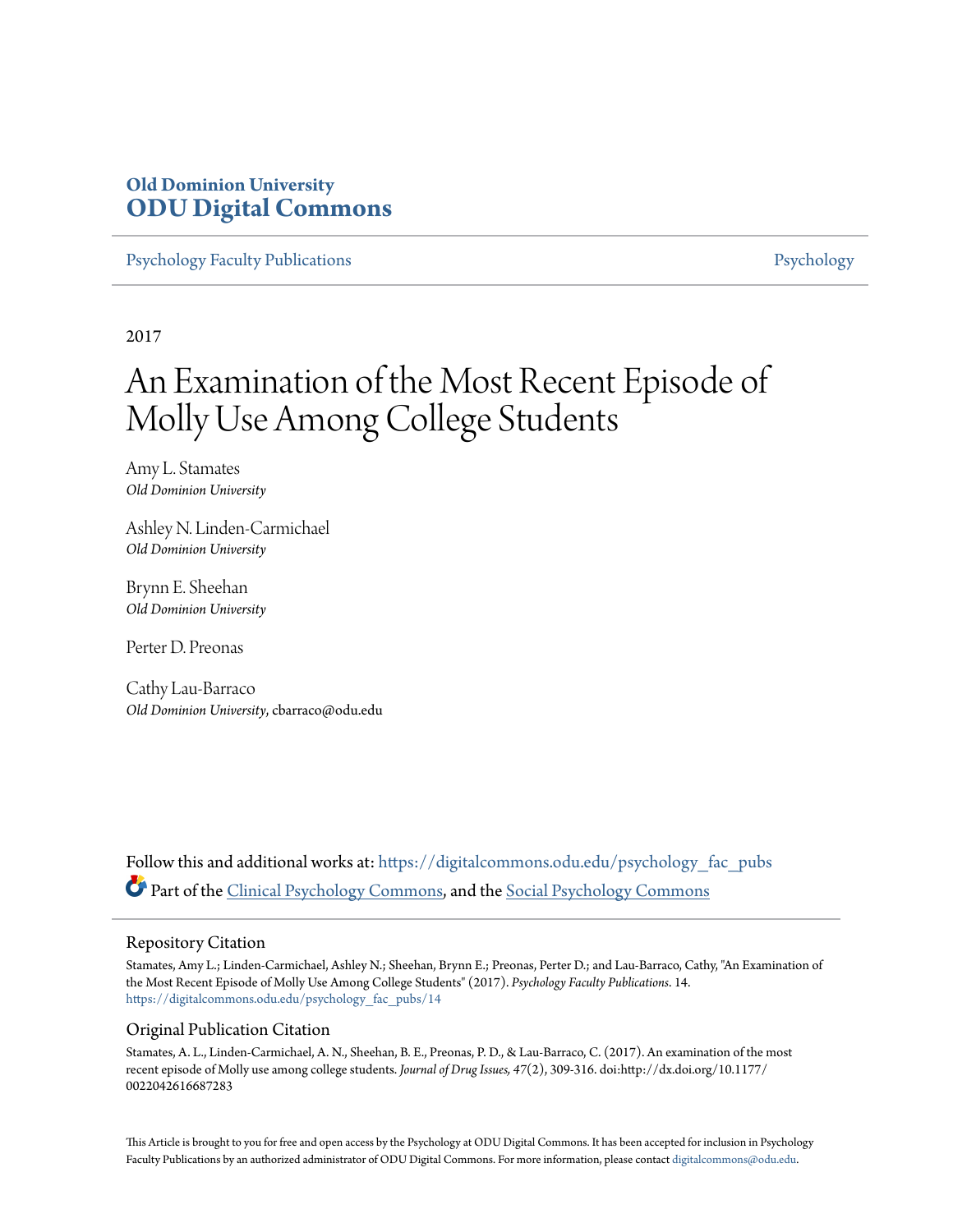

## **HHS Public Access**

Author manuscript

J Drug Issues. Author manuscript; available in PMC 2017 October 11.

Published in final edited form as:

J Drug Issues. 2017 ; 47(2): 309–316. doi:10.1177/0022042616687283.

## **An Examination of the Most Recent Episode of Molly Use among College Students**

**Amy L. Stamates**1, **Ashley N. Linden-Carmichael**1, **Brynn E. Sheehan**1, **Peter D. Preonas**2, and **Cathy Lau-Barraco**1,2

<sup>1</sup>Old Dominion University

<sup>2</sup>Virginia Consortium Program in Clinical Psychology

### **Abstract**

**Objective—The current study examined event-level characteristics (e.g., contextual factors, risk** behaviors) during the most recent episode of Molly use among a sample of college students who reported previously using Molly.

**Participants—**Participants ( $N = 151$ ; 66.7% female) were drinkers aged 18 to 25. Data were collected from October to November 2014, February to April 2015, and September to November 2015.

**Method—**Participants completed measures regarding typical Molly use and items related to context and behaviors during their most recent episode of Molly use.

**Results—**Findings revealed that our sample most commonly reported using Molly earlier in the evening while hanging out with friends or at a party. Additionally, sexual and other drug use behaviors commonly occurred when using Molly.

**Conclusions—**Findings provide preliminary information in guiding future work exploring Molly use and potential substance-related issues associated with the context of when and how Molly is consumed.

#### **Keywords**

Molly use; most recent episode; college students; risky behaviors

The psychoactive substance "Molly" is a powdered form of ecstasy or MDMA alleged to be free of adulterants, and thus may be purer than other MDMA forms (Steinhardt, Moore, & Casella, 2014). Consequently, some users may perceive Molly, compared to other drugs, to

<sup>\*</sup>Corresponding author: Cathy Lau-Barraco, Ph.D., Old Dominion University, 244D Mills Godwin Building, Norfolk, VA, USA 23529-0267. Telephone: 757-683-4445. cbarraco@odu.edu. Fax: 757-683-5087.

Amy L. Stamates, M.S., Old Dominion University, Department of Psychology, 5115 Hampton Blvd., Norfolk, VA, USA 23529-0267. Telephone: 513-203-5686. astam007@odu.edu.

Ashley N. Linden-Carmichael, Ph.D, Old Dominion University, Department of Psychology, 5115 Hampton Blvd., Norfolk, VA, USA 23529-0267. Telephone: 757-793-8326. alind016@odu.edu.

Brynn E. Sheehan, M.A., M.S., Old Dominion University, Department of Psychology, 5115 Hampton Blvd., Norfolk, VA, USA 23529-0267. Telephone: 717-725-1005. bshee006@odu.edu.

Peter D. Preonas, B.A., Old Dominion University, Department of Psychology, 5115 Hampton Blvd., Norfolk, VA, USA 23529-0267. Telephone: 248-535-8163. ppreo001@odu.edu.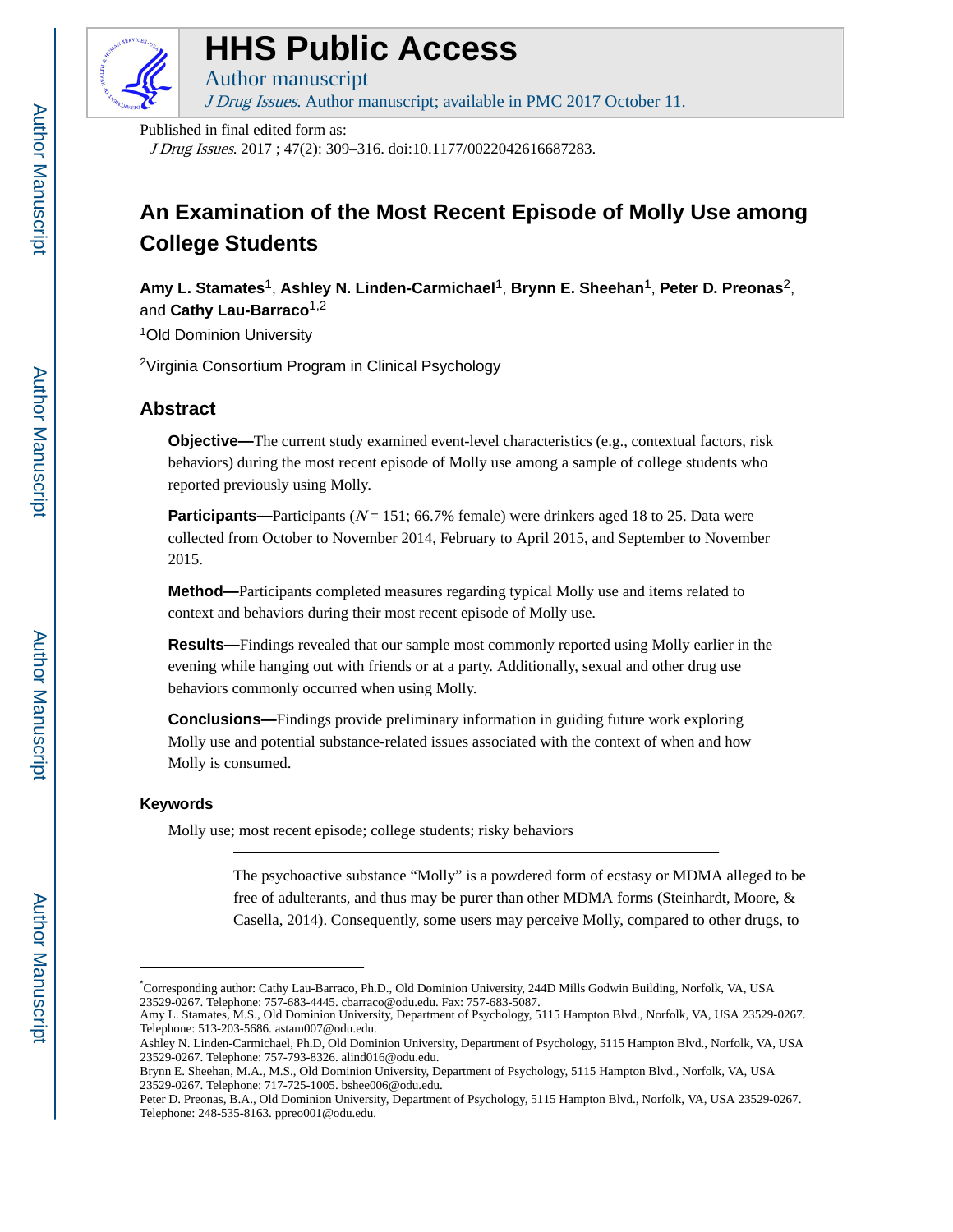be relatively safe (Steinhardt et al., 2014). However, recent research suggests that Molly use is associated with many harms (Kahn, Ferraro, & Benveniste, 2012; Linden-Carmichael, Stamates, Sheehan, & Lau-Barraco, 2016; Shelton & Rosini, 2015). For example, a crosssectional study of college students revealed that Molly users, as compared to non-users, reported more alcohol and other substance use and more experiences with alcohol- and substance-related problems (e.g., blacking out, academic/occupational problems, experiencing withdrawal symptoms; Linden-Carmichael et al., 2016). Moreover, case studies have revealed recreational Molly use has been associated with intracranial hemorrhaging (Kahn et al., 2012) as well as organ failure and death (Shelton & Rosini, 2015). This dearth of literature suggests that Molly use is associated with various harms; thus, research is needed to identify Molly use patterns. Furthermore, certain socio-environmental and cognitive factors are linked with drug use and experiences with negative consequences among college students (see Dennhardt & Murphy, 2013 for a review). In particular, polydrug use (e.g., LSD, inhalants, cocaine; Strote, Lee, & Wechsler, 2002; Wish, Fitzelle, O'Grady, Hsu, & Arria, 2006) in addition to substance use in social environments (e.g., raves/clubs; Levy, O'Grady, Wish, & Arria, 2005) is linked with MDMA use in college students. However, these findings have not been extended to Molly use specifically. Thus, event-level information on Molly use behavior could be useful in guiding prevention and intervention efforts among college students.

Scant research has examined socio-environmental factors linked with Molly use, such as where/when Molly is used, with whom it is used, and risky behaviors associated with its use. Based on media reports, Molly may be more commonly used at events such as electronic dance music (EDM) festivals, raves, and nightclubs (Mason & McCarthy, 2013). Given the social nature of EDM events and Molly's recent inclusion into pop culture (e.g., "We Can't Stop" by Miley Cyrus), it is plausible that some may use this drug socially. Relatedly, given research suggesting that college students who use Molly engage in heavier drug use than those who do not (Linden-Carmichael et al., 2016) and that EDM festivals/raves themselves are linked with heavier drug use among young adults (Palamar, Griffin-Tomas, & Ompad, 2015), simultaneous substance use may be more likely during Molly use occasions. Furthermore, MDMA can produce feelings of intimacy/euphoria and has been linked with sexual activity (Hittner & Schachne, 2012; McElrath, 2005). Thus, engagement in sexual behavior may be more likely during Molly use occasions. Determining proximal socioenvironmental contexts and risk behaviors related to Molly use awaits empirical investigation.

The current study sought to extend our knowledge about Molly by examining event-level characteristics of use. We aimed to identify various contextual factors during college students' most recent occasion in which they used Molly to elucidate factors that may contribute to harm. Our first aim was to explore the pattern of use, including the number of hits used, duration, and amount of money spent on Molly. Second, we aimed to determine the social and environmental circumstances surrounding Molly use. Third, we aimed to examine risk behaviors (sexual behavior, other drug use) that may occur during Molly use occasions. Moreover, given differences in use of other forms of MDMA between men and women (Fingeret, Moeller, & Stotts, 2005), sex differences were examined to with respect to use patterns and potential characteristics that may partially explain these patterns.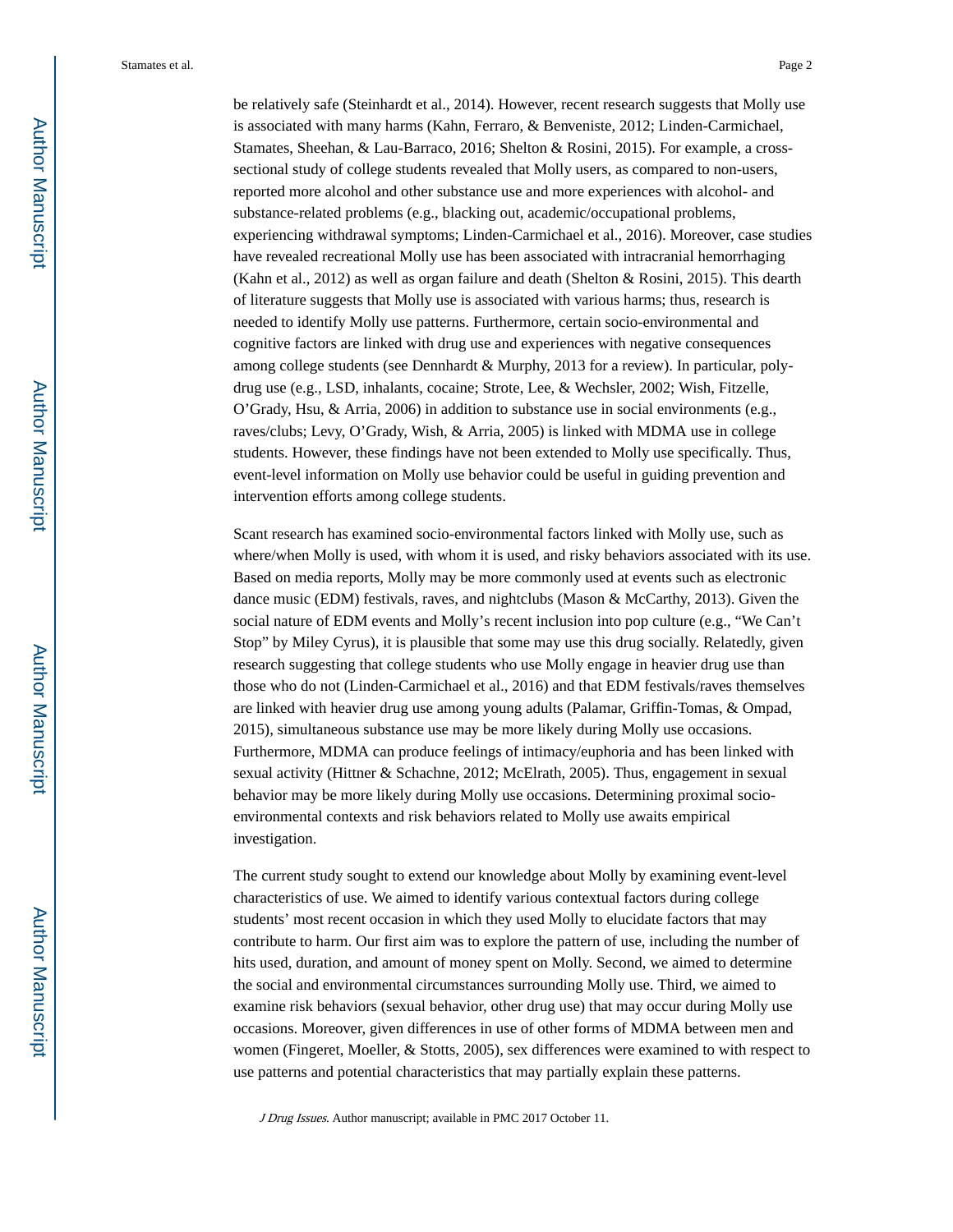#### **Method**

#### **Participants and Procedure**

Participants were 151 (66.7% female) young adult (i.e., 18 to 25 years old) undergraduate students recruited from an online research pool at a mid-size public southeastern university<sup>1</sup>. Participants who reported lifetime Molly use (i.e., responded positively to, "Have you ever tried Molly?") were included in the current study. Mean age of participants was  $20.26$  ( $SD =$ 1.98) years.

Students volunteered to participate via an online psychology research system associated with the university. All participants provided informed consent, completed the online survey, and were awarded course credit for participating. The study was approved by the university's human subjects research committee and followed American Psychological Association guidelines (American Psychological Association, 2010).

#### **Measures**

Typical Molly use was assessed using an adapted version of the Daily Drinking Questionnaire (Collins, Parks, & Marlatt, 1985). Participants reported the number of Molly 'hits' (i.e., the number of times Molly was ingested) that they took on each day during a typical week over the previous three months. The total number of Molly hits reported on an average week was an indicator of one's typical use. Participants also reported the age they first tried Molly.

Items about context and behavior during the most recent episode of use consisted of the number of hits taken, time of use, and approximate monetary cost of the drug. Participants also answered contextual questions related to most recent use, including the number of other people with whom they used, and the location of use (scored as  $0 \mid did$  not use in this *location*] or 1 [*used in this location*]). Finally, participants recorded immediate consequences following the most recent episode, including sexual behavior and other substance use. A full list of items and response options can be found in Table 1. (Insert Table 1 about here)

#### **Results**

Frequencies were used to report sample characteristics (see Table 1). Chi-square analyses were used to determine if endorsement of use and related behaviors varied by sex. Regarding experience with Molly use, the mean age of first high on Molly was  $18.45$  ( $SD = 1.85$ ) years. Men ( $M = 18.56$ ,  $SD = 1.17$ ) and women ( $M = 18.39$ ,  $SD = 2.12$ ) did not differ on age of first high,  $r(144) = .53$ ,  $p = .595$ . Among our sample, 32 (21.5%) participants reported engaging in Molly use each week during the past three months. Among participants who engaged in weekly Molly use, participants' reported a mean of  $2.03$  ( $SD = 1.20$ ) hits over 1.25 ( $SD = 0.45$ ) days in an average week.

<sup>&</sup>lt;sup>1</sup>The current study was part of a larger study inquiring about substance use in general, which include a total of 1,496 18–25 year olds. Only Molly users were included from this larger sample of college students (10.1%).

J Drug Issues. Author manuscript; available in PMC 2017 October 11.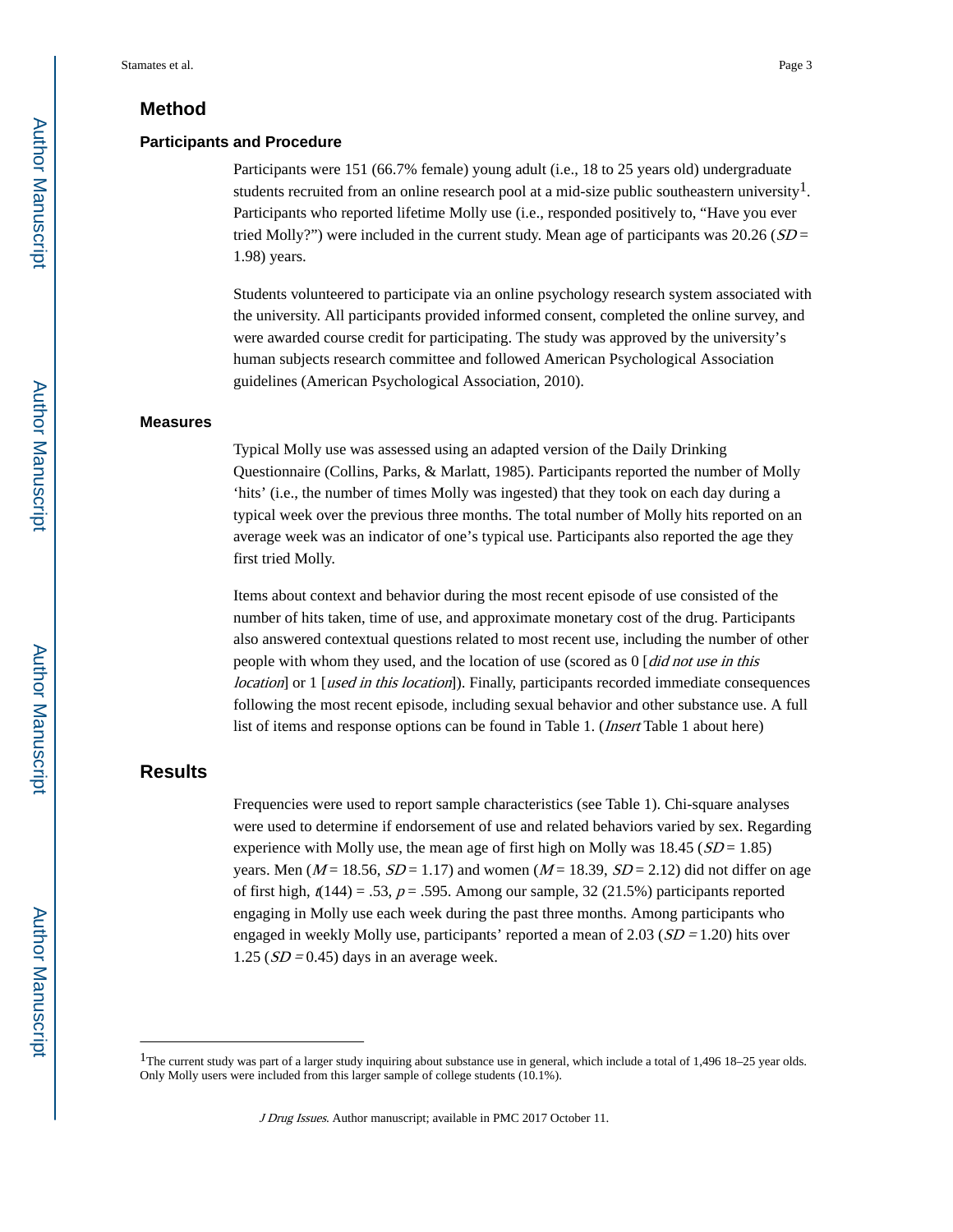#### **Most Recent Episode**

**Use patterns—The average number of hits during the most recent episode was**  $1.66$  **(** $SD =$ 1.46), and there was no sex difference,  $t(146) = -.10$ ,  $p = .296$ . The most frequently reported times for first using Molly were 8:00 PM ( $N = 20$ ; 13.2%) and 9:00 PM ( $N = 20$ ; 13.2%); end times were 9:00 PM ( $N = 18$ ; 11.9%) and 10:00 PM ( $N = 11$ ; 7.3%). These start and end times were similar across men and women. Regarding cost, the mean amount spent was \$15.64 ( $SD = $24.68$ ) and the mode was \$0 ( $N = 77$ ; 51.0%). No sex difference was found on the amount spent,  $t(147) = -.32$ ,  $p = .748$ .

**Contextual patterns—**Table 1 shows the social context during the most recent episode. Participants most commonly reported using Molly with two to three others. Less common responses were four to nine persons, one person, 10+ persons, and using Molly alone. Chisquare analyses revealed that 98.0% of men reported using Molly with friends, as compared to 86.0% of women,  $\chi^2$  (1, N = 150) = 5.33, p = .021. Additionally, 21.3% of women reported using Molly with a boyfriend/girlfriend as compared to 6.0% of men,  $\chi^2$  (1, N=  $150$ ) = 10.51,  $p = .001$ . No other sex differences were found.

The distribution of reported locations during the most recent episode is shown in Table 1. Most participants reported Molly use in only one of the location scenarios. A smaller percentage of participants reported Molly use in two, three, four, and five locations. The most common location reported when taking Molly was "while hanging out with friends" and "at a party." "Music concerts/festivals" were also reported as a Molly use location, and fewer participants reported Molly use "at a rave." Men and women did not differ on the number of Molly use locations,  $r(146) = -.87$ ,  $p = .384$ . No sex difference was found for any location.

**Risk behaviors—**Regarding sexual behavior during the most recent episode of use, 60.3% reported engaging in at least one sexual behavior. The distribution of engagement in various sex behaviors can be found in Table 1. "Kissing" was the most common behavior reported. Next most common responses were touching above the waist, touching below the waist, vaginal sex, oral sex, and anal sex. Chi-square analyses revealed that 56.0% of women reported "kissing," as compared to 34.0% of men,  $\chi^2$  (1, N = 150) = 6.46, p = .011. Men and women did not differ in the number of sexual behaviors they engaged in,  $t(148) = -1.49$ , p = .138. No sex difference was found for any other sexual behavior.

Only 37 (24.5%) reported using Molly without other substances during their most recent episode; thus, 75.5% of our sample indicated using at least one other drug. The most commonly reported other drug used was alcohol, followed by marijuana, cigarettes, "LSD, acid, or other hallucinogens," "Xanax, Valium or other anti-anxiety medications to get high (not prescribed)," and "Other." Men and women did not differ in the number of drugs they used,  $t(112) = .250$ ,  $p = .803$ . No other sex differences were found for drug use.

#### **Discussion**

The present study sought to address gaps in our understanding of Molly use behaviors among college students by examining event-level characteristics of the most recent episode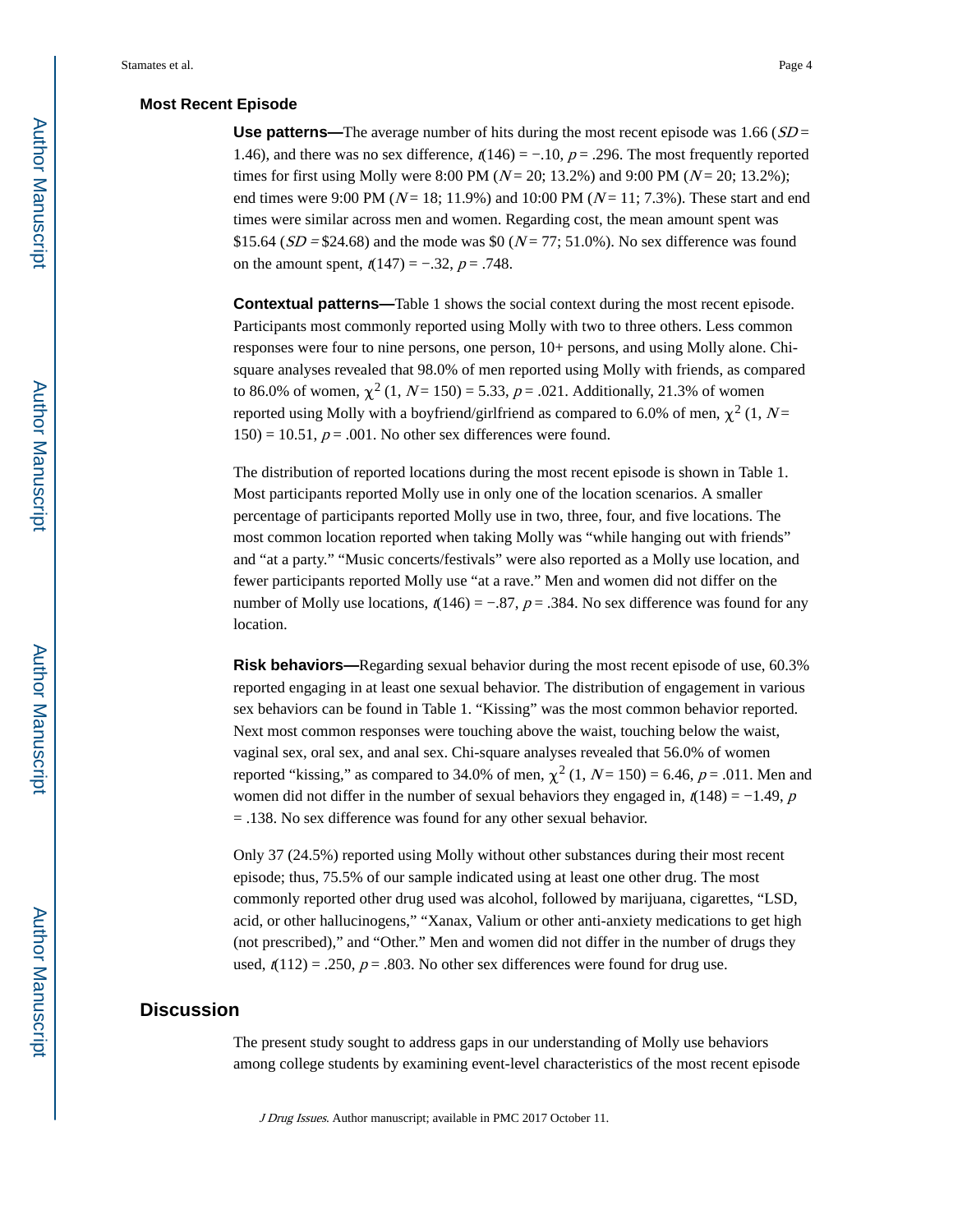of Molly. Specifically, we were interested in identifying contextual factors and risk behaviors associated with Molly use, and if these varied by sex.

For use patterns, one to two hits was typically reported during the most recent episode, and about half of participants did not pay for Molly. Also, the most recent episode typically occurred between 8:00 PM and 10:00 PM. Regarding socio-environmental factors, most participants indicated that they were with friends and used Molly in one location, which was typically while hanging out with friends or during a party. Similar to research on college drinking (Collins et al., 1985; Ham & Hope, 2003), our findings suggest social contexts of use may be influential. Thus, this relationship should be further explored, particularly by examining the directionality of social influence and Molly use. For instance, based on Social Learning Theory (Bandura & Walters, 1977), this relationship could be due to socialization (i.e., environmental aspects influence one's use) or selection (i.e., one seeks out peers who use Molly) effects, or an interplay of these processes. Given that these effects have demonstrated their importance in studies of other substance use (McCabe et al., 2005), they may be applicable to Molly use as well.

Regarding risk behaviors during the most recent episode, over half of our sample reported engaging in at least one sexual behavior, with about 25% engaging in vaginal sex. This may be because MDMA-like substances producing feelings of intimacy/euphoria (Hittner & Schachne, 2012; McElrath, 2005). Future research may want to consider exploring the impact of Molly use on risky sex (e.g., hookups, condom use). Additionally, Molly was commonly used in combination with other substances (typically alcohol and/or marijuana). Simultaneous polysubstance use in general is associated with increased risks among college students (McCabe, Cranford, Morales, & Young, 2006). Efforts aimed at reducing Molly use among college students may also want to educate about the harms from using combinations of multiple drugs. Finally, sex did not play a key role in our study suggesting that most findings are applicable to both men and women.

Overall, findings from the present study may suggest that initial perceptions about Molly use among college students may not be entirely accurate. Specifically, the notion that Molly may be commonly used at EDM festivals, raves, and nightclubs (Mason & McCarthy, 2013) was not supported. In fact, our sample most commonly reported using Molly while hanging out with friends and during a party. This information may be useful for researchers interested in studying Molly use across multiple contexts. Furthermore, Molly use was more common earlier in the evening, which may indicate it's used for pregaming (i.e., using substances before a primary social event). Students report pregaming with alcohol in order to become more sociable (Read, Merrill, & Bytschkow, 2010) and to reach greater intoxication (Pedersen, LaBrie, & Kilmer, 2009). Given that alcohol was commonly consumed during the most recent episode, future research should explore Molly as a pregaming drug and its impact on substance-related harms.

Our study has several limitations. The sample consisted of college students who were primarily Caucasian and female, which may limit generalizability. The use of self-reported Molly use may have been underreported due to social desirability, although this type of data is generally valid (Simons, Wills, Emery, & Marks, 2015). Our study was cross-sectional,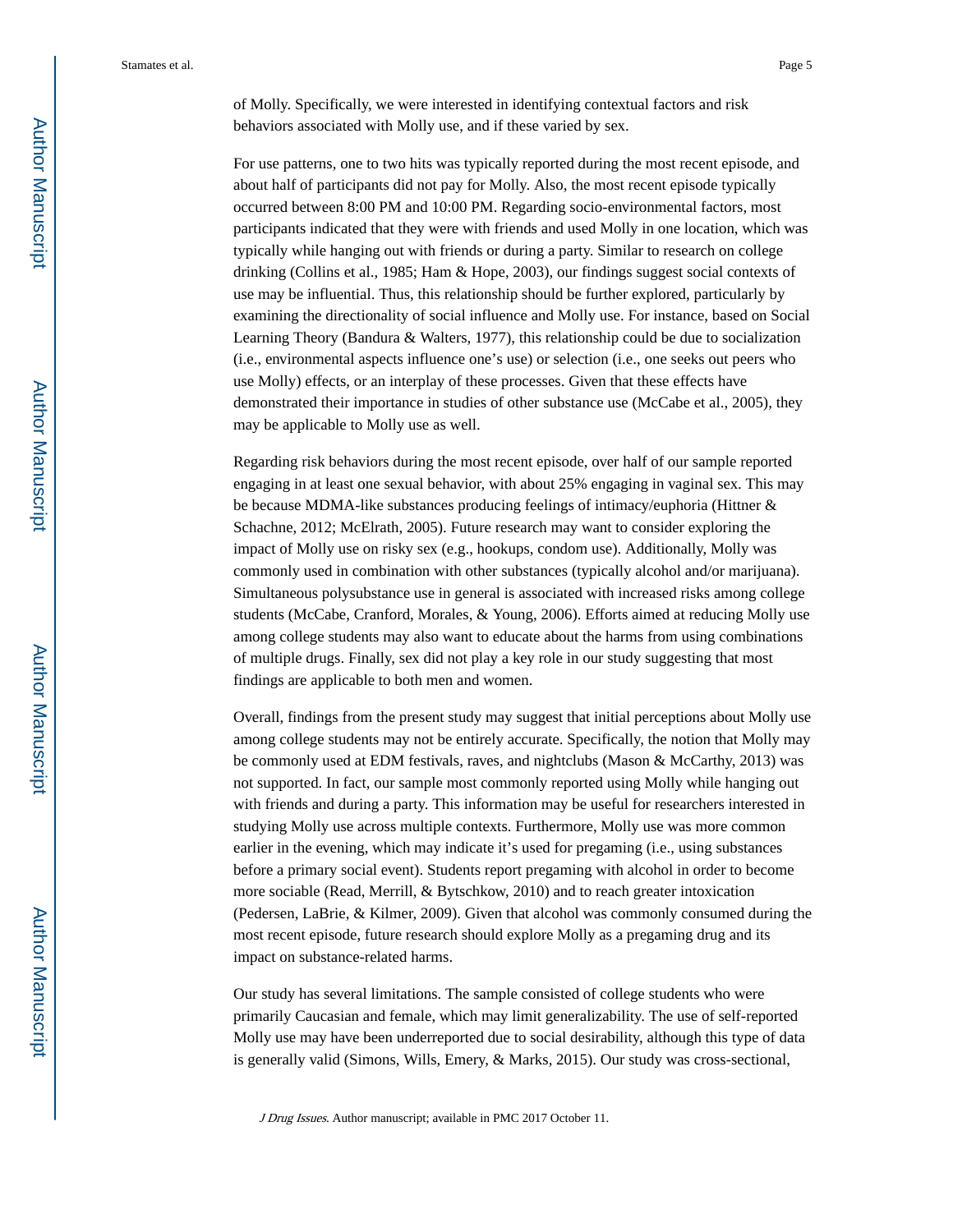limiting our ability to make any causal conclusions. Future research may use longitudinal or ecological momentary assessments which may provide more conclusive evidence regarding socio-environmental factors and risky behaviors during Molly use.

This was the first study to explore characteristics of the most recent episode of Molly use among college students. Our findings indicate that Molly is most commonly used earlier in the evening, often during a social gathering. Sexual and other drug use behaviors commonly occurred when using Molly, and sex did not play a significant role in our study outcomes. These findings provide preliminary information in guiding future work that may continue to explore Molly use and potential substance-related issues associated with the context of when/how it is consumed.

#### **References**

- American Psychological Association. Ethical principles of psychologists and code of conduct. 2010. Retrieved from:<http://www.apa.org/ethics/code/principles.pdf>
- Bandura, A., Walters, RH. Social learning theory. 1977.
- Collins RL, Parks GA, Marlatt GA. Social determinants of alcohol consumption: The effects of social interaction and model status on the self-administration of alcohol. Journal of Consulting and Clinical Psychology. 1985; 53:189–200. DOI: 10.1037/0022-006X.53.2.189 [PubMed: 3998247]
- Dennhardt AA, Murphy JG. Prevention and treatment of college student drug use: A review of the literature. Addictive Behaviors. 2013; 38:2607–2618. DOI: 10.1016/j.addbeh.2013.06.006 [PubMed: 23846178]
- Fingeret MC, Moeller FG, Stotts A. Gender differences among MDMA users on psychological and drug history variables. Addictive Disorders & Their Treatment. 2005; 4:43–48.
- Ham LS, Hope DA. College students and problematic drinking: A review of the literature. Clinical Psychology Review. 2003; 23:719–759. DOI: 10.1016/S0272-7358(03)00071-0 [PubMed: 12971907]
- Hittner JB, Schachne ER. Meta-analysis of the association between ecstasy use and risky sexual behavior. Addictive Behaviors. 2012; 37:790–796. DOI: 10.1016/j.addbeh.2012.02.018 [PubMed: 22424824]
- Kahn DE, Ferraro N, Benveniste RJ. Three cases of primary intracranial hemorrhage associated with "Molly", a purified form of 3, 4-methylenedioxymethamphetamine (MDMA). Journal of the Neurological Sciences. 2012; 323:257–260. DOI: 10.1016/j.jns.2012.08.031 [PubMed: 22998806]
- Levy KB, O'Grady KE, Wish ED, Arria AM. An in-depth qualitative examination of the ecstasy experience: Results of a focus group with ecstasy-using college students. Substance Use & Misuse. 2005; 40:1427–1441. DOI: 10.1081/JA-200066810 [PubMed: 16048826]
- Linas BS, Latkin C, Westergaard RP, Chang LW, Bollinger RC, Genz A, Kirk GD. Capturing illicit drug use where and when it happens: An ecological momentary assessment of the social, physical and activity environment of using versus craving illicit drugs. Addiction. 2015; 110:315–325. DOI: 10.1111/add.12768 [PubMed: 25311241]
- Linden-Carmichael AN, Stamates AL, Sheehan BE, Lau-Barraco C. Molly users versus non-users in a sample of college alcohol drinkers: Differences in substance-related harms and sensation seeking. Substance Abuse. 2016; 37:474–479. DOI: 10.1080/08897077.2015.1137536 [PubMed: 26820396]
- Mason, K., McCarthy, Z. Dancing with Molly: The EDM community has an honest conversation about drugs. Billboard. 2013. Retrieved from: [http://www.billboard.com/articles/columns/code/5719296/](http://www.billboard.com/articles/columns/code/5719296/dancing-with-molly-the-edm-community-has-an-honest-conversation-about) [dancing-with-molly-the-edm-community-has-an-honest-conversation-about](http://www.billboard.com/articles/columns/code/5719296/dancing-with-molly-the-edm-community-has-an-honest-conversation-about)
- McCabe SE, Cranford JA, Morales M, Young A. Simultaneous and concurrent polydrug use of alcohol and prescription drugs: Prevalence, correlates, and consequences. Journal of Studies on Alcohol. 2006; 67:529–537. [PubMed: 16736072]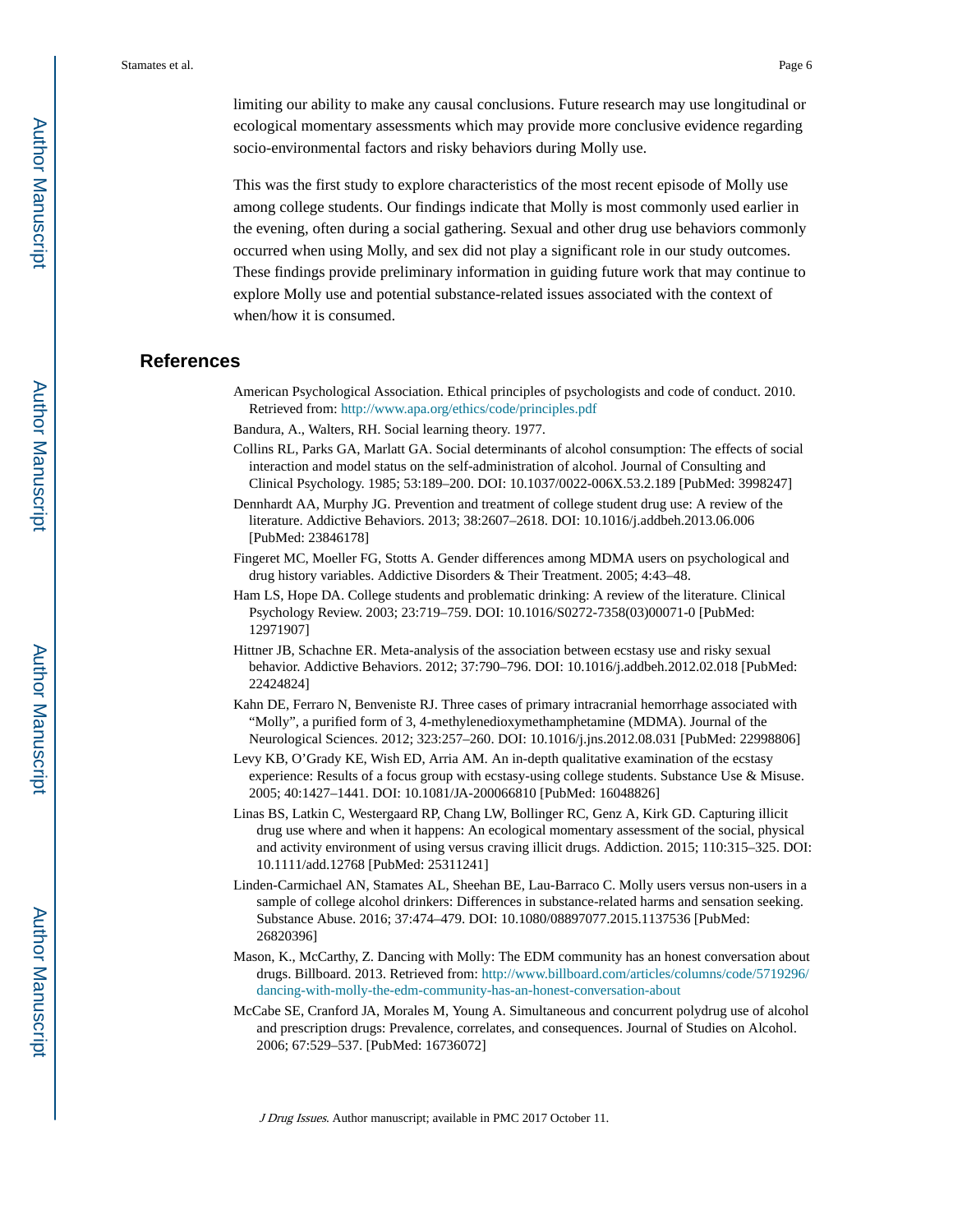- McCabe SE, Schulenberg JE, Johnston LD, O'Malley PM, Bachman JG, Kloska DD. Selection and socialization effects of fraternities and sororities on US college student substance use: A multicohort national longitudinal study. Addiction. 2005; 100:512–524. DOI: 10.1111/j. 1360-0443.2005.01038.x [PubMed: 15784066]
- McElrath K. MDMA and sexual behavior: Ecstasy users' perceptions about sexuality and sexual risk. Substance Use & Misuse. 2005; 40:1461–1477. DOI: 10.1081/JA-200066814 [PubMed: 16048828]
- Miller BA, Furr-Holden D, Voas RB, Bright K. Emerging adults' substance use and risky behaviors in club settings. Journal of Drug Issues. 2005; 35:357–378. DOI: 10.1177/002204260503500207
- Palamar JJ, Griffin-Tomas M, Ompad DC. Illicit drug use among rave attendees in a nationally representative sample of US high school seniors. Drug and Alcohol Dependence. 2015; 152:24– 31. DOI: 10.1016/j.drugalcdep.2015.05.002 [PubMed: 26005041]
- Pedersen ER, LaBrie JW, Kilmer JR. Before you slip into the night, you'll want something to drink: Exploring the reasons for prepartying behavior among college student drinkers. Issues in Mental Health Nursing. 2009; 30:354–363. DOI: 10.1080/01612840802422623 [PubMed: 19499435]
- Read JP, Merrill JE, Bytschkow K. Before the party starts: Risk factors and reasons for "pregaming" in college students. Journal of American College Health. 2010; 58:461–472. DOI: 10.1080/07448480903540523 [PubMed: 20304758]
- Shelton CP, Rosini JM. Multisystem organ failure and death resulting from ingestion of "Molly"(3, 4- Methylenedioxymethamphetamine). Journal of Emergency Nursing. 2015; 41:447–450. [http://](http://dx.doi.org/10.1016/j.jen.2015.05.008) [dx.doi.org/10.1016/j.jen.2015.05.008](http://dx.doi.org/10.1016/j.jen.2015.05.008). [PubMed: 26078261]
- Simons JS, Wills TA, Emery NN, Marks RM. Quantifying alcohol consumption: Self-report, transdermal assessment, and prediction of dependence symptoms. Addictive Behaviors. 2015; 50:205–212. DOI: 10.1016/j.addbeh.2015.06.042 [PubMed: 26160523]
- Steinhardt SJ, Moore TR, Casella SS. Have you seen Molly? A review of Molly in primary literature. Mental Health Clinician. 2014; 4:231–235. DOI: 10.9740/mhc.n207181
- Strote J, Lee JE, Wechsler H. Increasing MDMA use among college students: Results of a national survey. Journal of Adolescent Health. 2002; 30:64–72. [PubMed: 11755802]
- Wish ED, Fitzelle DB, O'Grady KE, Hsu MH, Arria AM. Evidence for significant polydrug use among ecstasy-using college students. Journal of American College Health. 2006; 55:99–104. DOI: 10.3200/JACH.55.2.99-104 [PubMed: 17017306]

#### **Biographies**

Amy L. Stamates is a fourth year doctoral student at Old Dominion University. Her program of research aims to understand antecedents of risky substance use behaviors among emerging adults. In particular, Amy is interested in how facets of impulsivity relate to the etiology of alcohol-related harms.

Ashley N. Linden-Carmichael is a doctoral candidate at Old Dominion University who received funding by a Ruth L. Kirschstein pre-doctoral fellowship (F31 AA023118). Ashley's program of research focuses on using advanced statistical and methodological techniques to identify influential and underlying psychosocial predictors of high-risk drinking among young adults.

Brynn Sheehan is a fifth year doctoral candidate in the Experimental Psychology doctoral program at Old Dominion University. Her research interests primarily concern using advanced methodological techniques to investigate health behaviors. Specifically, Brynn is interested in understanding the social influences and individual-level protective factors of aggressive behavior and substance use.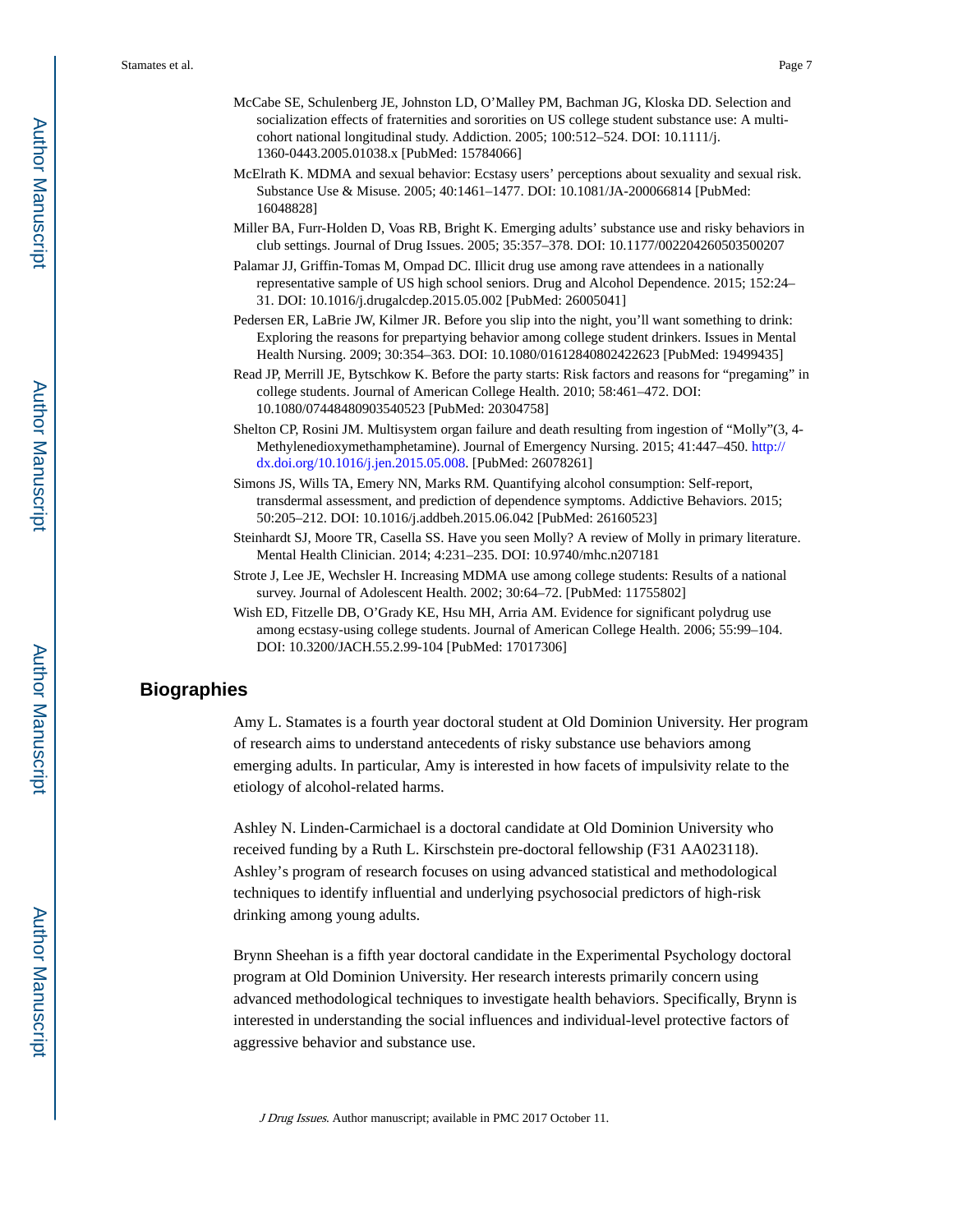Peter D. Preonas is a second year doctoral student in the Virginia Consortium Program in Clinical Psychology. His research interests include examining how mood, personality, and contextual factors relate to alcohol use, prevention, and treatment outcomes.

Cathy Lau-Barraco, Ph.D., is an Associate Professor in the Department of Psychology at Old Dominion University. Her research focuses on psychosocial determinants and consequences of alcohol use and brief interventions with at-risk populations.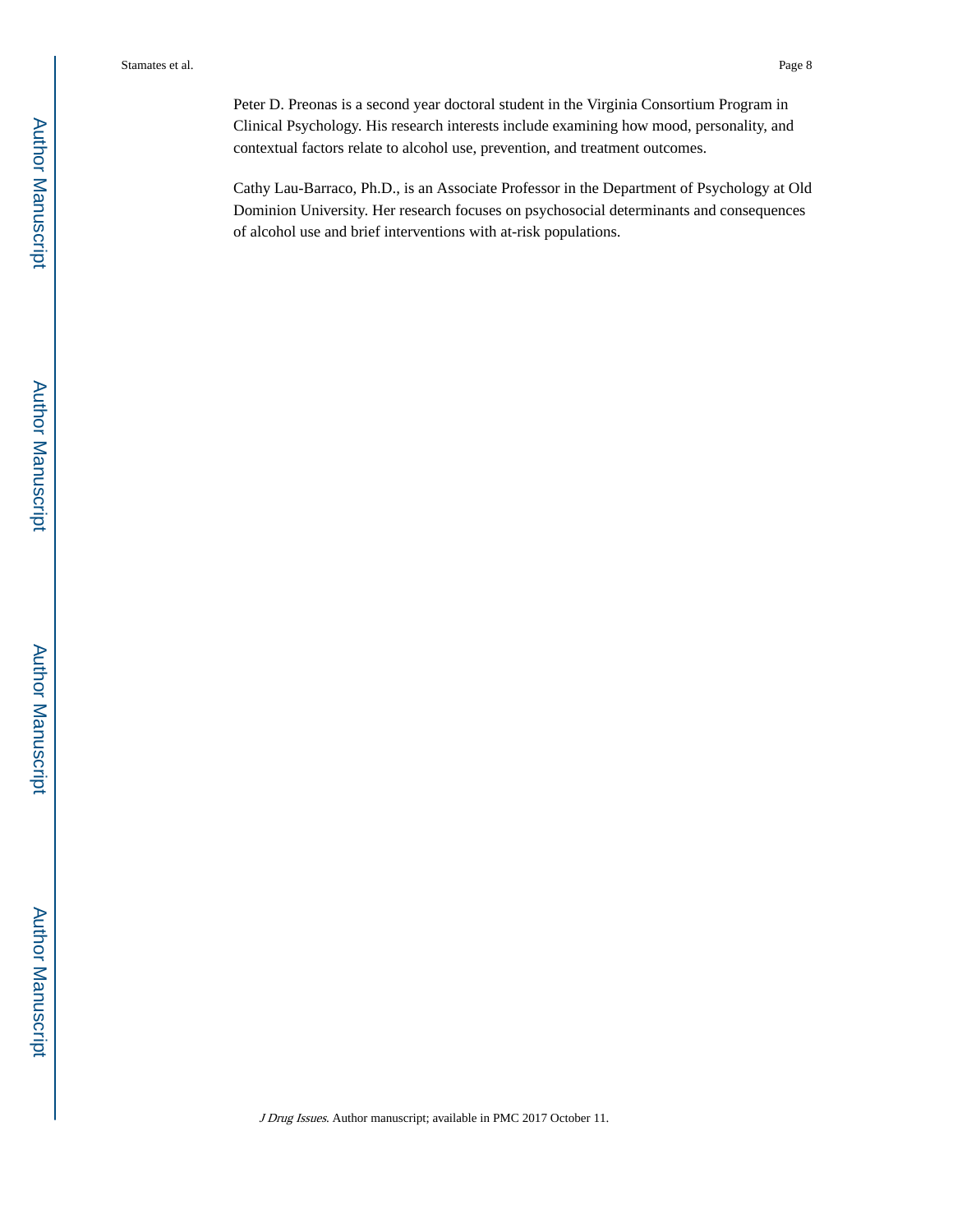# **Table 1**

Sex Differences in Demographic Variables and Characteristics of Most Recent Episode of Molly Use Sex Differences in Demographic Variables and Characteristics of Most Recent Episode of Molly Use

|                      | Men         | Women          | <b>Total</b>  |   |                            |
|----------------------|-------------|----------------|---------------|---|----------------------------|
|                      |             |                |               |   |                            |
| Variable             | $n = 50$    | $n=100$        | $n = 151$     |   |                            |
|                      | n(%)        | n(%)           | n(%)          | Ą | $\boldsymbol{\mathcal{F}}$ |
| Demographics         |             |                |               |   |                            |
| Race                 |             |                |               |   |                            |
| Caucasian            | 31 (62.0%)  | 66 (66.0%)     | 97 (64.2%)    |   |                            |
| African American     | 11 (22.0%)  | 17 (17.0%)     | 28 (18.5%)    |   |                            |
| Asian                | $1(2.0\%)$  | $5(5.0\%)$     | 6(4.0%)       |   |                            |
| American Indian      | 0(0.0%)     | $1\,(1.0\%)$   | 1(0.7%)       |   |                            |
| <b>Biracial</b>      | $3(6.0\%)$  | 7 (7.0%)       | 11 (7.3%)     |   |                            |
| Other                | $4(8.0\%)$  | 4 (4.0%)       | $8(5.3\%)$    |   |                            |
| Class Standing       |             |                |               |   |                            |
| Freshman             | 15 (30.0%)  | 32 (32.0%)     | 47 (31.1%)    |   |                            |
| Sophomore            | 7 (14.0%    | 25 (25.0%)     | 32 (21.2%)    |   |                            |
| Junior               | 10 (20.0%)  | $16\,(16.0\%)$ | 26 (17.2%)    |   |                            |
| Senior               | 18 (36.0%)  | 25 (25.0%)     | 43 (28.5%)    |   |                            |
| $\sum_{i=1}^{n}$     | 0(0.0%)     | $2(2.0\%)$     | $2(1.3\%)$    |   |                            |
| Relationship Status  |             |                |               |   |                            |
| Single               | 35 (70.0%)  | 54 (54.0%)     | 89 (58.9%)    |   |                            |
| In a relationship    | 12 (24.0%)  | $32(32.0\%)$   | 44 (29.1%)    |   |                            |
| Living with someone  | $2(4.0\%)$  | $11\,(11.0\%)$ | $13\ (8.6\%)$ |   |                            |
| Married              | 1(2.0%)     | $3(3.0\%)$     | $4(2.6\%)$    |   |                            |
| Employment           |             |                |               |   |                            |
| Employed             | 23 (46.0%)  | 60 (60.0%)     | 84 (55.6%)    |   |                            |
| Unemployed           | 27 (54.0%)  | 40 (40.0%)     | $67(44.4\%)$  |   |                            |
| Current residence    |             |                |               |   |                            |
| Off-campus housing   | 24 (48.0%)  | 46 (46.0%)     | 70 (46.4%)    |   |                            |
| On-campus housing    | 20 (40.0%)  | 42 (42.0%)     | 63 (41.7%)    |   |                            |
| Parent/relative home | $6(12.0\%)$ | 11 (11.0%)     | 17 (11.3%)    |   |                            |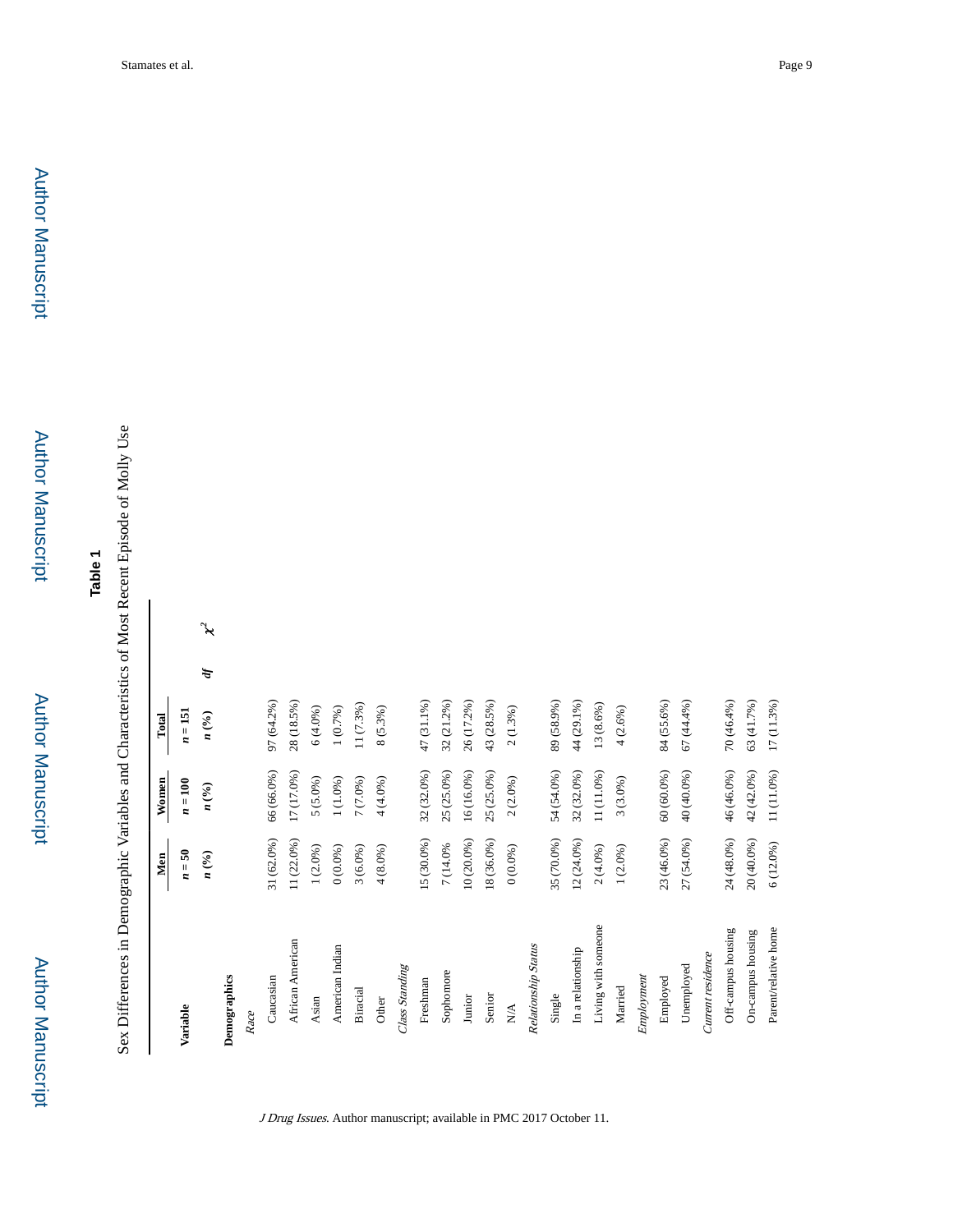|                                                   | Men         | Women      | Total       |                          |                            |
|---------------------------------------------------|-------------|------------|-------------|--------------------------|----------------------------|
| Variable                                          | $n = 50$    | $n=100$    | $n = 151$   |                          |                            |
|                                                   | n(%)        | n(%)       | n(%)        | Þ                        | $\boldsymbol{\mathcal{F}}$ |
| Greek Life                                        |             |            |             |                          |                            |
| $\mathbf{Yes}$                                    | 14 (28.0%)  | 14 (14.0%) | 28 (18.5%)  |                          |                            |
| $\stackrel{\circ}{\phantom{}_{\sim}}$             | 36 (72.0%)  | 86 (86.0%) | 123 (81.5%) |                          |                            |
| <b>Most Recent Episode</b>                        |             |            |             |                          |                            |
| Where were you when you took Molly?               |             |            |             |                          |                            |
| Hanging with friends                              | 17 (34.0%)  | 41 (41.0%) | 59 (39.1%)  |                          | 0.69                       |
| Party                                             | 24 (48.0%)  | 32 (32.0%) | 56 (37.1%)  |                          | 3.65                       |
| Music Concert/Festival                            | 8 (16.0%)   | 22 (22.0%) | 30 (19.9%)  |                          | 0.75                       |
| Club/Bar/Lounge                                   | 8 (16.0%)   | 15 (15.0%) | 23 (15.2%)  |                          | 0.03                       |
| Rave                                              | $5(10.0\%)$ | 13 (13.0%) | 18(11.9%)   |                          | 0.28                       |
| Spending time by myself                           | $1(2.0\%)$  | $2(2.0\%)$ | $3(2.0\%)$  | n/a                      | n/a                        |
| Other                                             | 0(0.0%)     | 14 (14.0%) | 14 (9.3%)   | n/a                      | n/a                        |
| Who did you use Molly with?                       |             |            |             |                          |                            |
| Friends                                           | 49 (98.0%)  | 86 (86.0%) | 135 (89.4%) | $\overline{\phantom{0}}$ | $5.33*$                    |
| Acquaintances                                     | $6(12.0\%)$ | 18 (18.0%) | 24 (15.9%)  |                          | 0.89                       |
| Boyfriend/girlfriend                              | $3(6.0\%)$  | 30 (30.0%) | 34 (22.5%)  | $\overline{\phantom{0}}$ | $10.51***$                 |
| Spouse                                            | 0(0.0%)     | $1(1.0\%)$ | $1(0.7\%)$  | n/a                      | n/a                        |
| People I don't know                               | 0(0.0%)     | $6(6.0\%)$ | 6(4.0%)     | n/a                      | n/a                        |
| Did you also use any of the following substances? |             |            |             |                          |                            |
| Alcohol                                           | 30(60.0%)   | 54 (54.0%) | 84 (55.6%)  | 1                        | 64.0                       |
| Marijuana                                         | 29 (58.0%)  | 52 (52.0%) | 81 (53.6%)  | $\overline{\phantom{0}}$ | 0.49                       |
| Cigarettes                                        | 14 (28.0%)  | 34 (34.0%) | 48 (31.8%)  | $\overline{\phantom{0}}$ | 0.55                       |
| LSD/Hallucinogens                                 | 7 (14.0%)   | 4 (4.0%)   | 11 (7.3%)   | n/a                      | n/a                        |
| Xanax/Valium                                      | $2(4.0\%)$  | $3(3.0\%)$ | $5(3.3\%)$  | n/a                      | n/a                        |
| Cocaine                                           | $1(2.0\%)$  | $2(2.0\%)$ | 3(2.0%)     | n/a                      | n/a                        |
| Dabs                                              | 0(0.0%)     | $1(1.0\%)$ | 1(0.7%)     | n/a                      | n/a                        |
| Methamphetamine                                   | 0(0.0%)     | 0(0.0%)    | 0(0.0%)     | n'a                      | n/a                        |
| Ketamine                                          | 0(0.0%)     | 0(0.0%)    | 0(0.0%)     | n/a                      | n/a                        |
| Gamma hydroxybutyrate                             | 0(0.0%)     | 0(0.0%)    | 0(0.0%)     | $\mathbf{n}/\mathbf{a}$  | n/a                        |

Author Manuscript

Author Manuscript

Author Manuscript

Author Manuscript